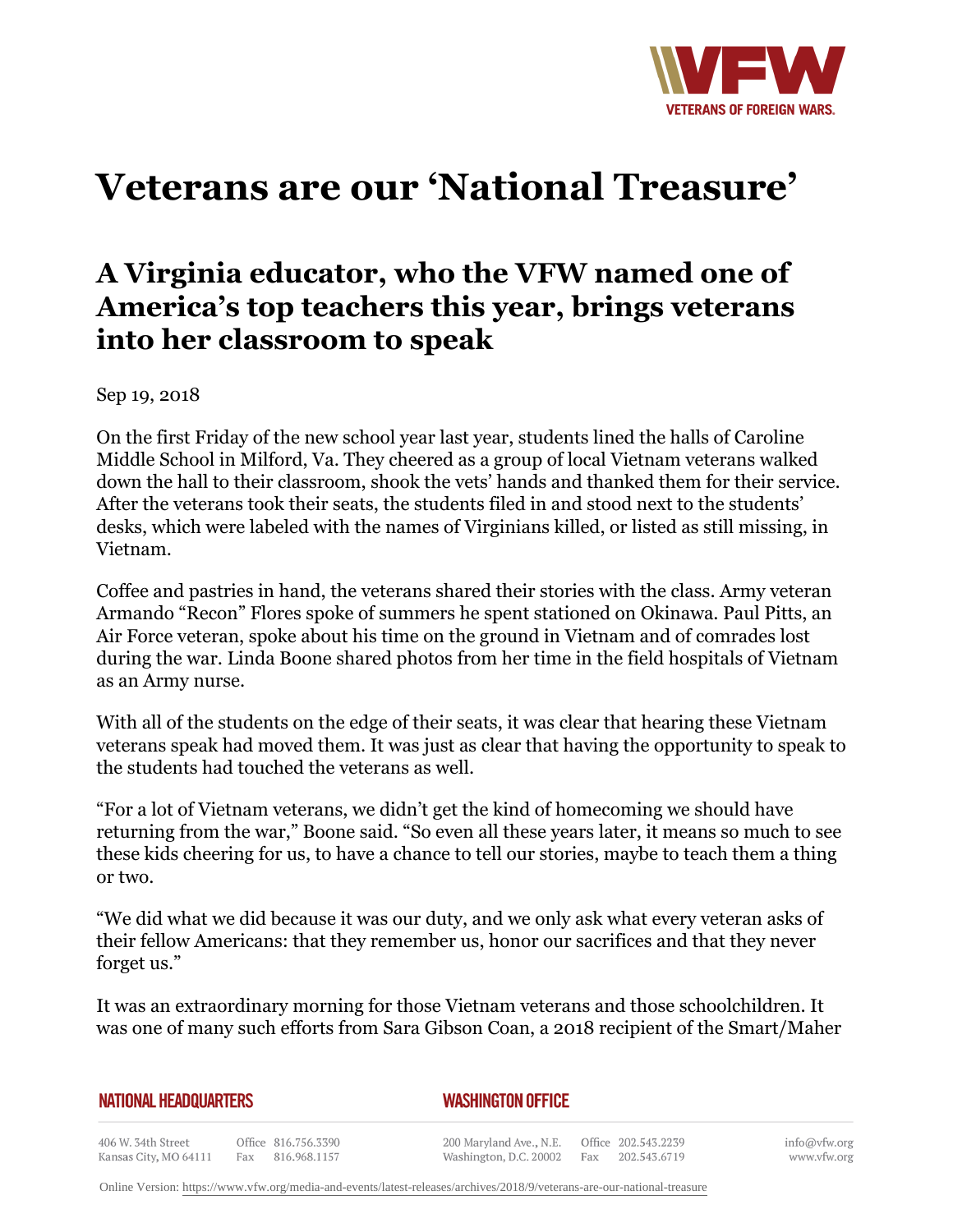VFW National Teacher Award.

#### **'HISTORY ISN'T JUST IN BOOKS'**

The work Coan has done to recognize veterans at Caroline Middle School is apparent as soon as visitors pull into the neighboring high school's parking lot. In front of the school is the Korean War Memorial Garden, the first project of the middle school history club cofounded by Coan in 2013.

Coan learned from soldiers at nearby Fort A.P. Hill that the 38th parallel — which formed the border between North and South Korea prior to the Korean War and intersects the present Korean Demilitarized Zone that separates the two countries — also crosses the front lawn of Caroline High School. She and members of the history club then built the memorial garden between July 27, 2013 — the 60th anniversary of the signing of Korean War armistice — and Veterans Day that year.

"When I started teaching, the first thing I wanted to show my students was that history isn't just in books, it's all around us," Coan said. "One of the first things I did was start asking if there were any local veterans who would talk to my class about their experiences."

That earned Coan the attention of VFW Post 10295 in nearby Bowling Green, specifically member Moody Pitts. Moody, who received the Purple Heart twice for his service in Vietnam, was one of the first veterans Coan approached about speaking to her history class.

"I never much talked about Vietnam, so when Sara invited me to talk to the kids, I was a bit uneasy at first," Moody said. "Once I got there, and started talking with these kids, it just made me feel at ease, that I could talk about it, and I started trying to get other vets in there to talk, and it just grew from there."

The impact it had on the veterans, ,according to Moody, was immediate.

"Having a place to talk about Vietnam, having these kids listen, having them learn, getting a thank you, it's like a weight off the chest," Moody said after reflecting on his visit. "Some of these guys, you even see them walk straighter."

According to Coan, the impact the veterans have on her students is just as apparent, from their studies to how they recite the Pledge of Allegiance.

"Even if they're running late, they always stand up, and they've said the pledge louder and louder as the year has gone on," Coan said. "It's one thing to read about it in a book, [but] to hear history from the men and women who lived it, the impact on these kids can't be measured."

### **'REALLY MAKES HISTORY COME ALIVE'**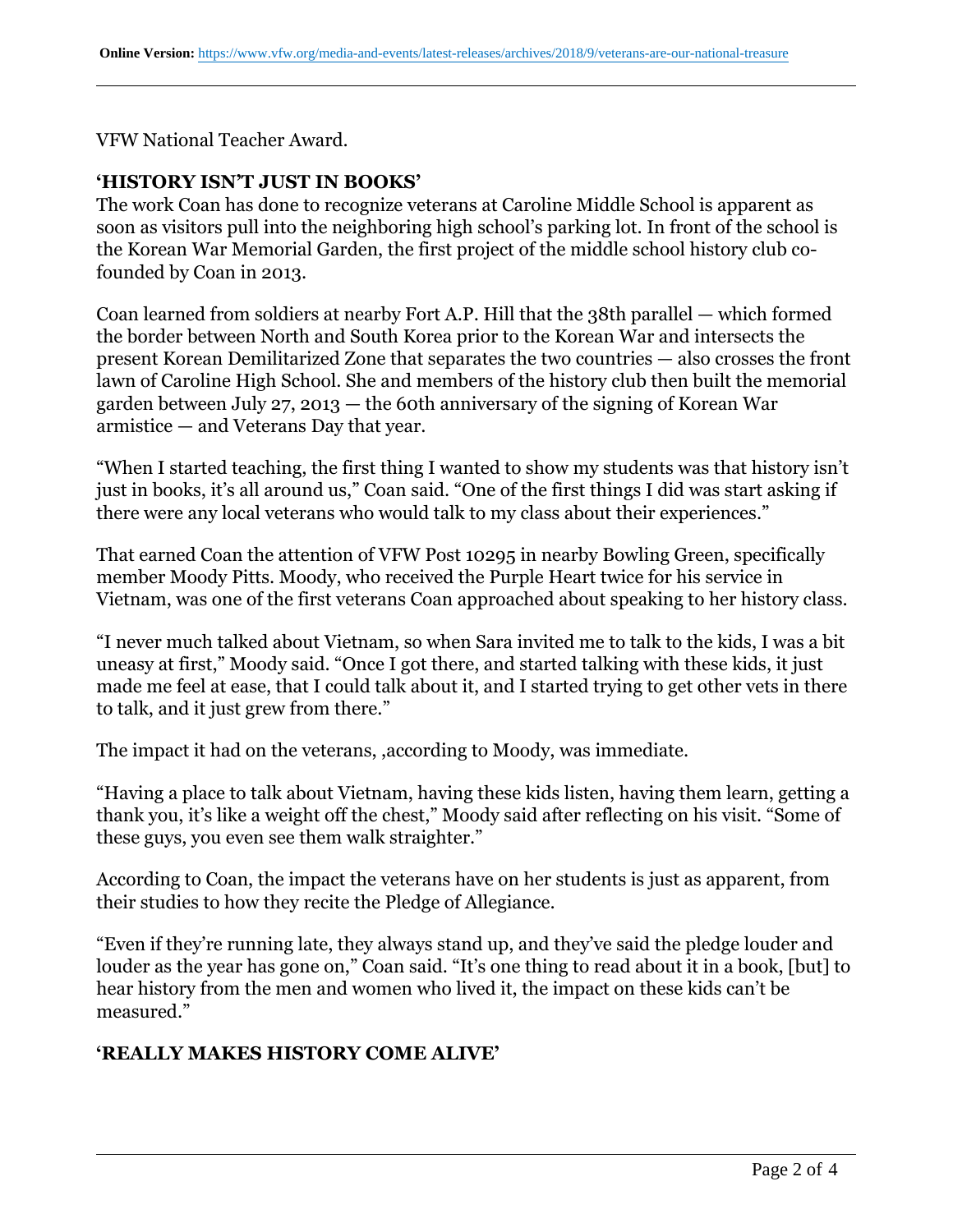It was through Moody, that his brother James Pitts, commander of VFW Post 8529 in Sandston, Va., got involved with Coan's classroom. He was immediately impressed with the program.

"I'd never seen a teacher like her," James said. "The way she runs things, she just draws the kids in, makes sure they actually learn it, not just read about it. She has displays, she brings in speakers like us, she really makes history come alive in her classroom."

When the time came for Post 8529 to look for someone to nominate for VFW's annual Teacher of the Year contest, James knew the Post had its nominee in Coan. Though he had never nominated a teacher before, James described the process as straightforward.

"We had to have a committee here to review the applications, and then the ones that we nominated and voted on we sent up to the District level," James said.

He explained that Coan won the award for Virginia's District 3 and eventually earned the award at the state — or Department — level, too.

Coan received the awards in quick succession. She won the Post and District awards in November and the Department award in December.

Then, in January of this year, James called to tell her that she had won the national award, and Coan finally allowed herself to celebrate. It also gave her the chance to express her gratitude that she had touched the veterans whose stories had such an impact on her students.

"Our veterans are our national treasures, I truly believe that," Coan said. "That I can do something for them and for my students at the same time, you know what I call that? A really good day at the office."

Coan received \$1,000 at this year's VFW national convention for professional development purposes, while Caroline Middle School received another \$1,000. Coan said she wants to use a portion of that for arranging a field trip to the Vietnam War Foundation and Museum in Ruckersville, Va. Both Moody and James Pitts hope to join her.

"What she has done in her classroom, it's remarkable, it's commendable, and I hope it's imitated," James said. "That you can heal some of these veterans, teach these kids, have the impact on your community that Sarah has, she's the model of what a great teacher should be."

*This article is featured in the August 2018 issue of [VFW magazine,](http://www.vfw.org/media-and-events/vfw-magazine) and was written by*